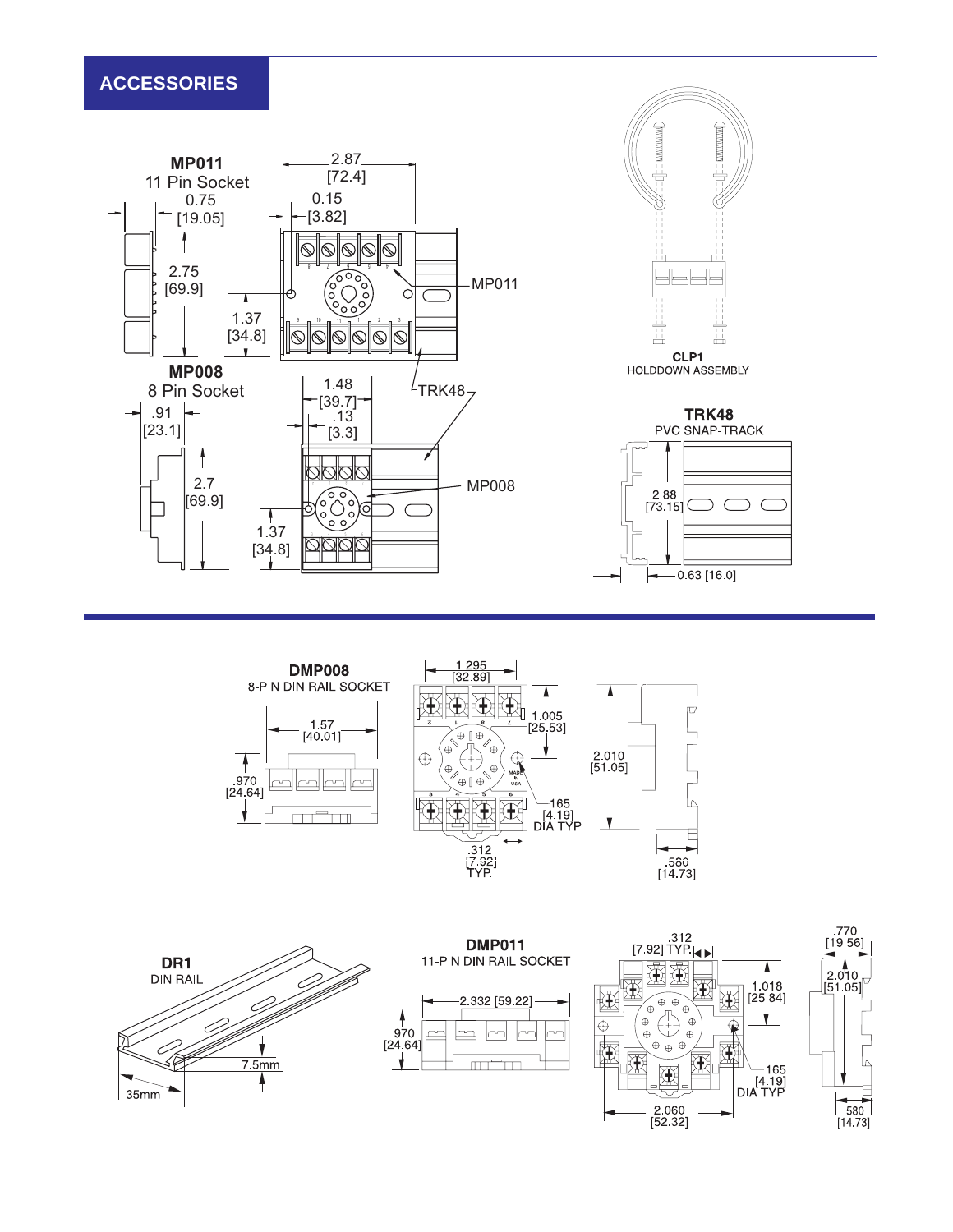# **ACCESSORIES**





### **EXPLOSION-PROOF HOUSINGS**

#### **LISTINGS/APPROVALS (ADALET XIH SERIES)**

CSA certified and FM approved for the following locations: Class I, Groups B, C, and D Class II, Groups E, F, and G NEMA 4 and 7

## **STANDARD MATERIALS:**

**BOX AND COVERS** Copper-free aluminum **O-RING SEALING GASKET** Buna-N-rubber. **GLASS LENS (OPTIONAL)** 3/8" thick tempered glass (9.5mm)